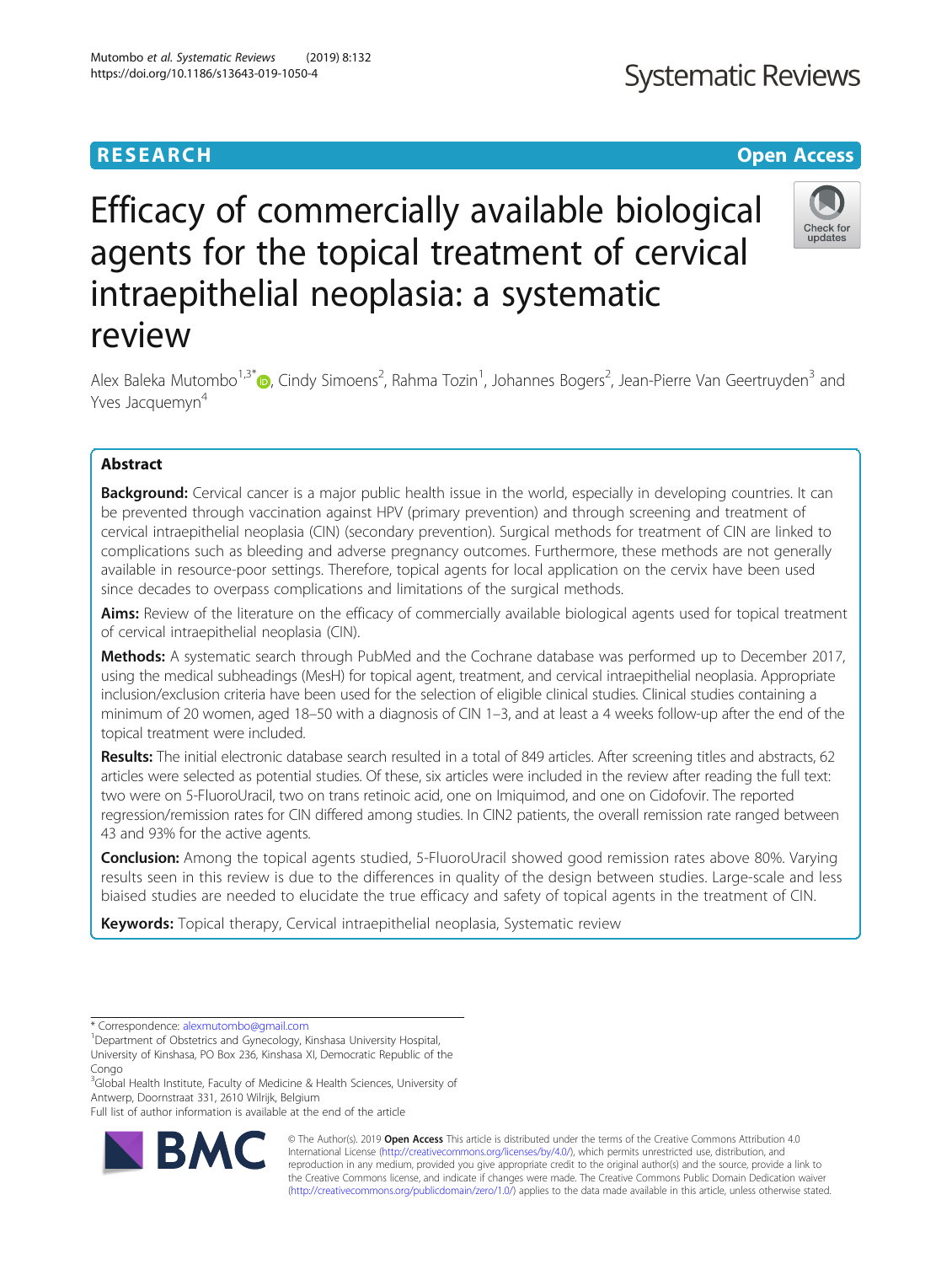#### Introduction

Cervical cancer (CC) develops through several, easily detectable precancerous stages. Detection and treatment of the precancerous stages constitutes the mainstay of secondary cervical cancer prevention. Despite the proven efficacy of this secondary prevention, CC continues to be a major public health problem among women globally. Each year, over 500.000 women are diagnosed with CC worldwide, with 266,000 related deaths; making it the fourth most common cancer among women [[1\]](#page-8-0).

The precursor lesion for CC is called cervical intraepithelial neoplasia (CIN) or dysplasia. Agreement between the cytological Bethesda system classification and a histological result is as follows: low-grade squamous intraepithelial lesion (LSIL) in The Bethesda System (TBS) is encompassing human papillomavirus (HPV)/mild dysplasia (CIN1), while high-grade squamous intraepithelial lesions (HSIL) is encompassing moderate and severe dysplasia (CIN2 and CIN3) [\[2\]](#page-8-0). CIN is induced by a sexually transmitted infection with an oncogenic strain of the HPV [[3](#page-8-0), [4](#page-8-0)]. When persisting, it can progress to cervical cancer over a period of 7 to 20 years [\[5](#page-8-0)]. With cytological screening, classified by TBS, low- or high-grade lesions can be detected, and used for referral for further histological diagnosis. Histological examination of whole tissues allows several other features to be examined: differentiation, maturation and stratification of cells, and nuclear abnormalities. Nuclear abnormalities such as enlarged nuclei, increased nuclear-cytoplasmic ratio, increased intensity of nuclear staining (hyperchromasia), nuclear polymorphism, and variation in nuclear size (anisokaryosis) are assessed when a diagnosis of CIN is being made. The proportion of the thickness of the epithelium showing mature and differentiated cells is used for grading CIN. According to the height of affected cells within the stratified epithelium, dysplasia is classified as mild (CIN1), moderate (CIN2), or severe (CIN3). Cervical cancer can be prevented through HPV vaccination (primary prevention) and through screening and treatment for CIN and early invasive cervical cancer (secondary prevention).

Until a few years ago, the only method of screening for cervical cancer was the Papanicolaou ("Pap") smear or cytology. In high-income countries, where Pap smears have been used for population-based screening for over three decades, there has been a major reduction in mor-bidity and mortality from cervical cancer [\[6\]](#page-8-0). However, population-based cytology screening in low- and middleincome countries is often unsuccessful because the financial investments to establish and maintain the necessary level of health infrastructure, including laboratory and skilled human resources, are not available or not sufficient in many settings. Newer methods have been developed for cervical cancer screening: molecular HPV screening tests and visual inspection with acetic acid. Molecular HPV testing methods are based on the detection of deoxyribonucleic acid (DNA)/ribonucleic acid (RNA) from high-risk HPV types in vaginal and/or cervical samples. Visual inspection with acetic acid (VIA) is a method for detecting early cell changes that are visible when using a speculum to inspect the cervix with the naked eye after applying dilute (3–5%) acetic acid to it.

When a precursor lesion of CC is detected during screening, effective treatment and follow-up is necessary. The current surgical treatment options for CIN fall into two main categories: procedures that either ablate the abnormal tissue or procedures that excise the area of abnormality. The most common ablative techniques for the treatment of CIN include cryotherapy, laser ablation, and thermocoagulation. The excisional procedures include cold knife conization, laser cone excision, and loop electrosurgical excision procedure (LEEP). Controlled trials show 80–90% success rates in the treatment of CIN, regardless of treatment modality used [[7](#page-8-0)–[9](#page-8-0)]. In the vast majority of cases, treatments used for CIN are mainly excisional procedures. Possible complications of surgical treatment modalities include cervical stenosis, alteration of the cervical mucus, and removal or destruction of the collagen matrix of the cervical stroma. This can impact future pregnancies with an increased risk for preterm delivery and its associated neonatal mortality [[10\]](#page-8-0). Furthermore, surgical procedures may present major difficulties in low- and middle-income countries as electrical current or a continuous supply of medical gasses (carbon dioxide or nitrogen) is needed [[11](#page-8-0)]. Nonsurgical topical CIN therapies do not yield these complications and limitations. These therapies retard tumor growth and stimulate the immune response to viruses, leading to the regression of CIN lesions [[12\]](#page-8-0). Table [1](#page-2-0) alphabetically lists the nine commercially available biological agents and their mechanism of action used for topical treatment. There are some other agents that have been experimented in the local treatment of CIN: betulinic acid [\[23](#page-8-0)], belonging to the class of organic compounds known as triterpenoids; glycyrrhizinic acid [\[24](#page-8-0)], a triterpene glycoside compound extracted from the root of the licorice plant Glycyrrhiza glabra; and Praneem [[25\]](#page-8-0), a polyherbal formulation that has successfully completed phase II efficacy study for the treatment of abnormal vaginal discharge due to reproductive tract infections that act as co-factors for HPV persistence.

This review is meant to evaluate the efficacy of these non-surgical commercially available topical therapies used to treat CIN lesions.

#### Methods

#### Inclusion and exclusion criteria

Reports of clinical trials assessing the effect of topical treatment were included, regardless of the publication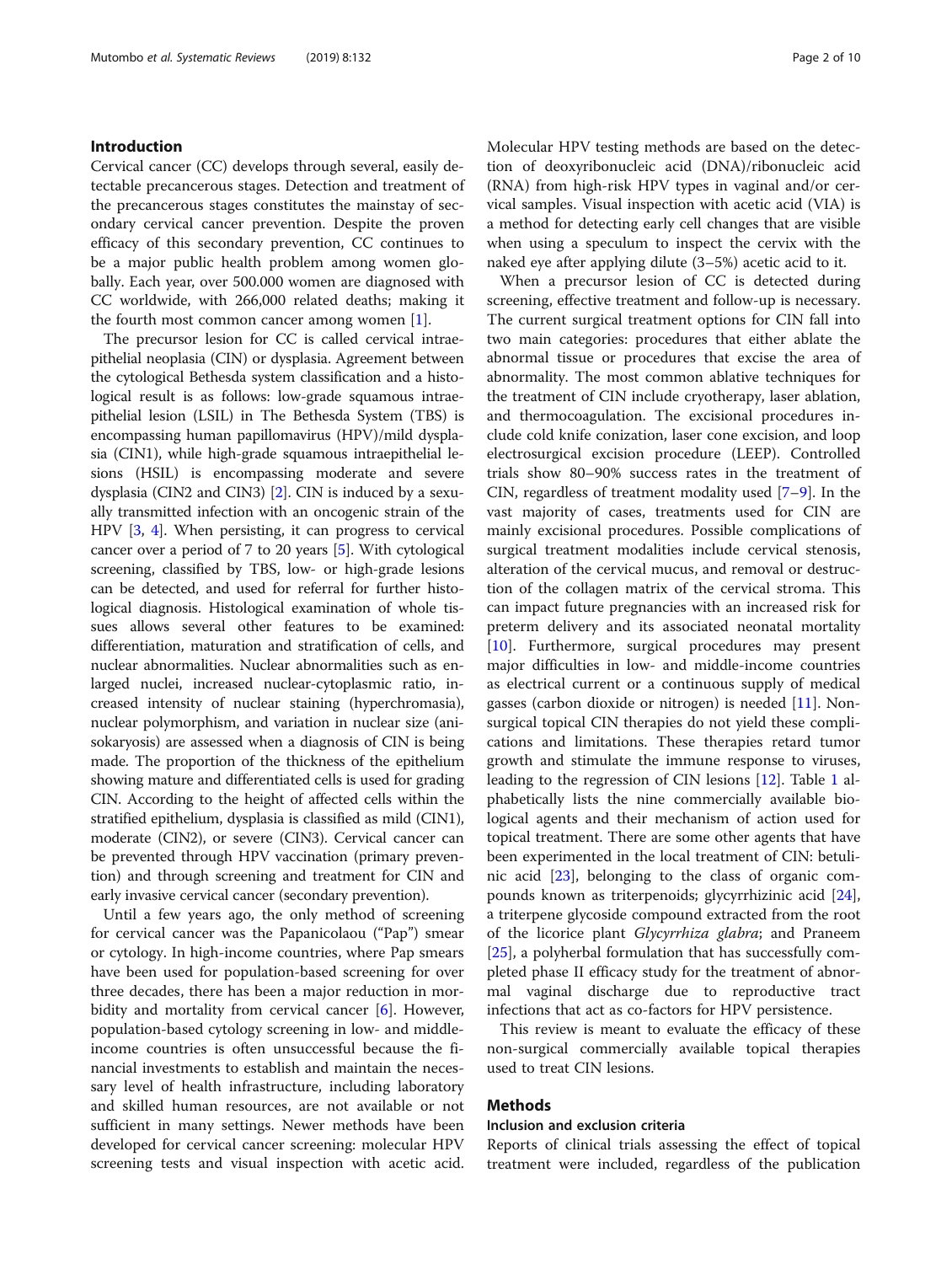<span id="page-2-0"></span>

|  |  |  |  |  |  |  |  | Table 1 Common biological agents used for topical treatment of CIN |  |  |
|--|--|--|--|--|--|--|--|--------------------------------------------------------------------|--|--|
|--|--|--|--|--|--|--|--|--------------------------------------------------------------------|--|--|

| Agent                          | Biological activity                                                                                                                                                                                                                                                                                                                                                                                                                                                                                                                                                                                                                                         |
|--------------------------------|-------------------------------------------------------------------------------------------------------------------------------------------------------------------------------------------------------------------------------------------------------------------------------------------------------------------------------------------------------------------------------------------------------------------------------------------------------------------------------------------------------------------------------------------------------------------------------------------------------------------------------------------------------------|
| 5-fluorouracil                 | 5-Fluorouracil is a pyrimidine analogue (cytotoxic agent) used in the treatment of cancer. 5-FU acts through inhibition of<br>the target enzyme thymidylate synthase (TS) by the 5-FU metabolite, FdUMP, and Incorporation of this metabolite into<br>DNA, resulting in inhibition of DNA synthesis and function. It stops the cells making and repairing DNA. Topical 5-FU<br>appears to be an effective medical therapy for CIN [13, 14]                                                                                                                                                                                                                  |
| 2 Beta-glucan                  | Beta glucans are sugars that are found in the cell walls of bacteria, fungi, yeasts, algae, lichens, and plants, such as oats and<br>barley. They are sometimes used as medicine. They might stimulate the immune system by increasing chemicals which<br>prevent infections. They mediate their antitumour activity by activation or augmentation of the host's immune system, via<br>activation of leukocytes and production of inflammatory cytokines. Beta-glucan has been shown to increase the<br>spontaneous regression rate of low-grade cytologic abnormalities as well as cervical findings [15].                                                 |
| 3 Cidofovir 2%                 | The acyclic nucleoside phosphonate cidofovir has proved efficacious in the treatment of different clinical manifestations of<br>HPV-induced epithelial cell proliferation. As an antiviral drug, it is incorporated in viral DNA and preferentially inhibits DNA,<br>reduce capacity of HPV positive cells to repair DNA damage. Cidofovir 1% gel is able to inhibit partially or completely<br>cervical dysplasia lesions [16, 17].                                                                                                                                                                                                                        |
| 4 Curcumin                     | Curcumin (diferuloylmethane), a yellow substance from the root of the plant Curcuma longa Linn., has been demonstrated<br>to inhibit the transcription of HPV16 E6/E7 proteins as early as six hours after treatment and restores the expression of<br>tumor suppressor proteins p53, retinoblastoma protein, and PTPN13.                                                                                                                                                                                                                                                                                                                                   |
| 5 Imiguimod 5%                 | Imiguimod is an immunomodulator with antiviral and anti-tumor effects. It is a toll-like receptor 7 agonist and induces up<br>regulation of interferon and activation of dendritic cells. Imiguimod (5% cream) has been shown to be safe and effective in<br>the treatment of genital warts caused by low-risk HPV infections. The mechanism for the eradication of genital verrucous<br>lesions with imiquimod may involve the induction of both innate and cellular immunity. Antiviral activity may be stimulated<br>through the induction of cytokines, such as interferon-a (IFN-a), tumor necrosis factor-a (TNF-a), and interleukins (ILs) [18, 19]. |
| 6 Interferon alpha and<br>beta | Interferons (IFNs) are a family of glycoproteins and are natural body defenses against viral infections and play important<br>roles in combating tumors and regulating immunity. IFNs perform their effects through binding to cell surface receptors<br>and activating members of the JAK kinase family.                                                                                                                                                                                                                                                                                                                                                   |
|                                | The antitumor effects result from direct action on the proliferation or antigenic composition of tumor cells, or from the<br>effect of modulation on immune effector cell populations with tumor cell specificities.                                                                                                                                                                                                                                                                                                                                                                                                                                        |
|                                | In addition to this, they can have indirect effects, such as modulation of the immune response and inhibition of tumor<br>angiogenesis. Some studies have shown good results from the use of IFN-B for treating CIN cases [20, 21].                                                                                                                                                                                                                                                                                                                                                                                                                         |
| 7 Trans-retinoic acid          | Retinoids are essential for cell growth, differentiation, and cell death. Various retinoids have been shown to inhibit cellular<br>proliferation in cervical cancer cells in several studies.                                                                                                                                                                                                                                                                                                                                                                                                                                                               |
|                                | All-trans retinoic acid (atRA) is an active metabolite of vitamin A under the family retinoid. Retinoids, through their cognate<br>nuclear receptors, exert potent effects on cell growth, differentiation and apoptosis.                                                                                                                                                                                                                                                                                                                                                                                                                                   |
|                                | Retinoic acid either decreases or increases EGF-stimulated growth and EGF-R expression depending on the cell line and<br>culture conditions. HPV-containing cell lines overexpress EGF-R and are more sensitive to retinoïds than normal cells.<br>Increased sensitivity of HPV-containing cells may explain the reversal of premalignant lesions and dysplasias of the cervix by<br>retinoic acid [22]                                                                                                                                                                                                                                                     |
| 8 Trichloroacetic acid         | Trichloroacetic acid is an analogue of acetic acid in which the three hydrogen atoms of the methyl group have all been<br>replaced by chlorine atoms. It is a chemically destructive acid that burns, cauterizes and erodes the skin and mucosa,<br>resulting in the physical destruction of warty tissue through protein coagulation. The destructive nature of the product<br>frequently extends beyond the superficial wart to encompass the underlying viral infection.                                                                                                                                                                                 |

language, and containing a minimum of 20 women, with the following inclusion criteria: CIN 1 to 3, aged 18–50 and at least a 4-week follow-up after the end of topical treatment. The diagnostic method and the posttreatment assessment were by cytology or histology. Publications were excluded if CIN was not welldocumented, the disease studied was a cancer or an intraepithelial neoplasia other than cervical, when surgical therapy alone or in combination with a topical agent was used, or the recipe or drug was not used topically. Studies not using commercially available preparations were also excluded.

#### **Outcomes**

The main outcome was the efficacy of the topical drug administered. Efficacy is expressed in terms of regression of the CIN lesion on post-treatment colposcopy or histology examination.

Regression is defined as improvement from CIN3 to CIN2 or CIN1 or normal, from CIN2 to CIN1 or normal, and from CIN1 to normal. Regression can be partial or complete. Complete regression, also called remission, is defined as a total disappearance of the CIN lesion or improvement from any grade of CIN (CIN 1, CIN 2, or CIN 3) to no CIN.

#### Search strategy and selection of studies

Bibliographic databases (PubMed and Cochrane database) were searched up to December 2017 using a predefined search strategy (see below). In addition, the authors screened the reference lists of identified articles. The search strategy, based on a combination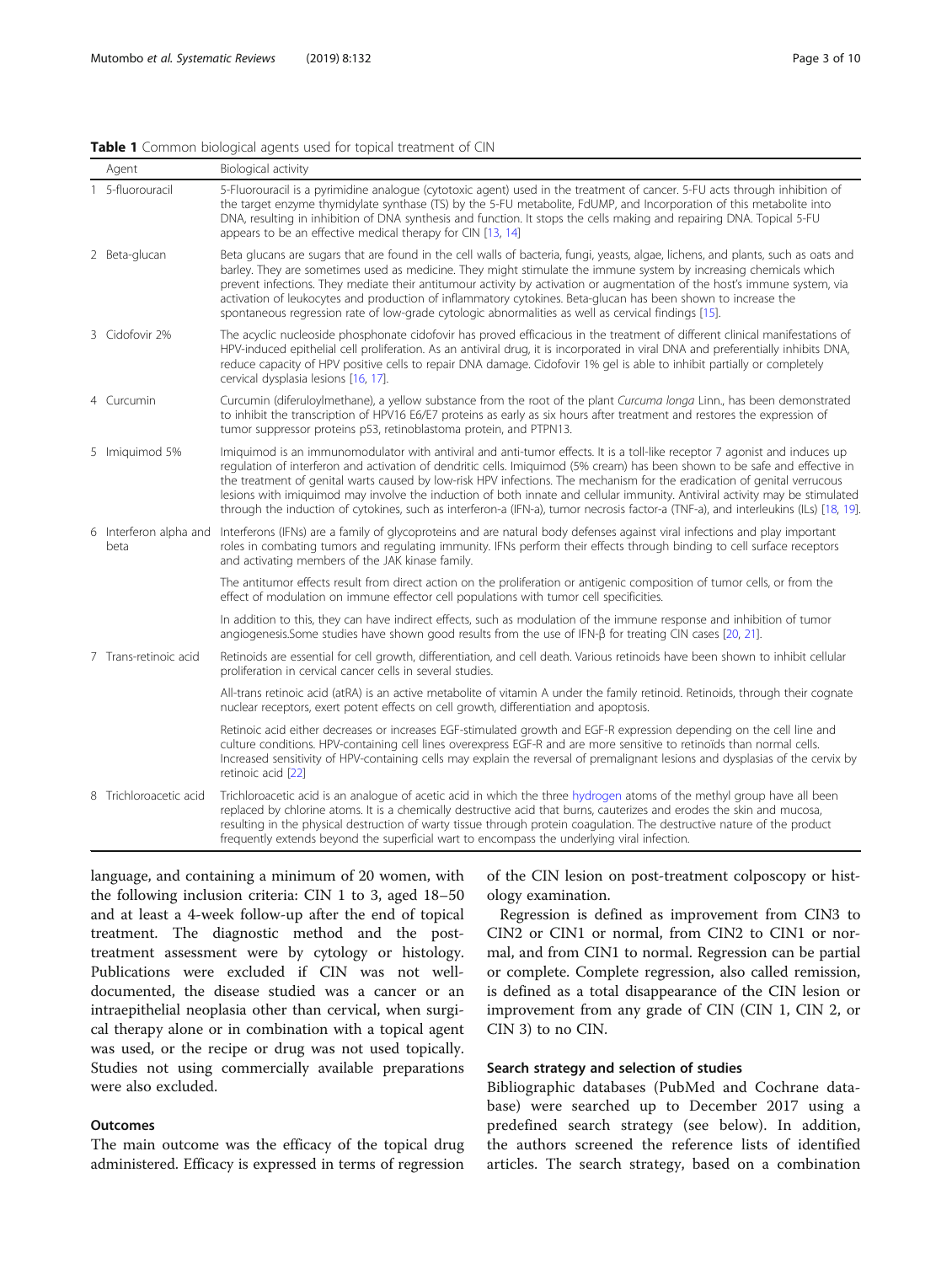of relevant medical subheadings (MeSH), text words and word variants for topical, therapy, cervix, and neoplasia were utilized. The PubMed database was searched using the following key words: (("Topical" OR "local") AND therapy) AND (("CIN" OR "cervical intraepithelial neoplasia" OR "SIL" OR " squamous intraepithelial lesion" OR "neopl\*" OR "dyspl\*") AND ("cervix" OR "cervical")) NOT animals. The Cochrane database as well was searched, using the same strategy. Two review authors (AMB, YJ) independently screened the titles and abstracts of references identified by the electronic searches to identify publications of potentially eligible trials. These trials were assessed for inclusion in the review and discrepancies in eligibility judgements were resolved by discussion. To rate the agreement between the first and second reviewer in selecting the studies for this review, Kappa statistics was calculated. This was based on comparing the number of observed agreements with the number of agreements that would expected simply by chance, using Microsoft Excel® software. The strength of agreement is considered to be "good" when kappa values are between 0.4 and 0.75 and "excellent" when kappa  $\geq 0.75$ . The review selection criteria were applied to each identified record and exclusion of potentially eligible studies was reported in the PRISMA diagram.

#### Data extraction and management

Data from published trial reports were extracted and entered onto an electronic form (using Microsoft Excel®). Authors, year of publication, country, type of study, topical agent, severity of disease, diagnostic method, number of subjects (per protocol population), treatment regimens, placebo (if applicable), delivery system (and administrator), length of follow-up after the end of the treatment, and regression/remission rate have been tabulated.

#### Quality assessment

The methodological quality of the included studies was evaluated according to Cochrane collaboration's tool for assessing risk of bias for randomized clinical trials (RCTs) [\[26](#page-8-0)]. The Grading of Recommendations Assessment, Development and Evaluation (GRADE) approach was applied to assess the certainty of evidence across studies [[27\]](#page-8-0). The details for these assessments will be presented in the Additional file [2](#page-7-0).

#### Results

The initial search yielded 849 papers, of which 13 duplicates were removed. Out of 836 potentially relevant papers, 62 were maintained for further analysis based on the title and abstract. Six of these met the inclusion criteria and were included in the final descriptive analysis (Fig. [1](#page-4-0): search flow diagram). Checking the reference lists of included studies and published reviews yielded no additional studies. The agreement between the reviewers in selecting these articles after applying the inclusion and exclusion criteria was analyzed with a kappa statistic, which resulted in a value of 0.90 (95% CI 0.87–0.93). The characteristics of the individual included studies are presented in Table [2.](#page-4-0) An important observation is that all the included studies originate from highincome countries. Most of them were randomized clinical trials, published between 1991 and 2014. The included studies were of varying methodology and were predominantly performed in a secondary screening setting. To highlight the risk of bias, the Cochrane risk of bias tool was utilized for the included studies. According to this, these studies were considered to be high quality (Additional file [1](#page-7-0)). Overall, the certainty of evidence across these studies was reported to be of moderate level for one intervention to low level for the remaining interventions (Additional file [2\)](#page-7-0).

Among the commercially available agents, the more frequently studied were 5-FluoroUracil (5-FU), Cidofovir 2%, Imiquimod 5%, and all-trans retinoic acid (atRA).

Considering clinical heterogeneity, pooling of data was not possible. Instead, a best evidence synthesis for histological, colposcopic, or cytologic regression or remission was compiled. The treatment regimen and regression/remission rates are summarized in Table [3.](#page-5-0)

Two studies involved topical 5-FU in 149 CIN1–2 women [\[13](#page-8-0), [14](#page-8-0)]. In the study by Sidhu et al., the regression rate was 67% in the 5-FU-treated group compared to 72% in the placebo group ( $p = 0.76$ ) (no remission data available) [[14\]](#page-8-0). However, Rahangdale et al. reported regression rates of 93% (86% remission) in the 5-FUtreated group compared to 56% (44% remission) in the control group (= observation) ( $p = 0.01$ ) [[13](#page-8-0)]. The treatment schedule, delivery system, and follow-up time completely differed between the two studies.

Another two papers [\[28](#page-8-0), [29](#page-8-0)] reported on the efficacy of trans-retinoic acid treatment in 406 women with lesions. Both studies showed comparable results for equal concentrations of atRA (0.375% and 0.36%), although the number of applications and follow-up time were very diverse. The remission rates were 43% and 50% for CIN2 lesions, and 25% and 14% for CIN3 patients, in the Meyskens and Ruffin study respectively. A huge difference in remission could be noticed between the placebo controls in both studies (24% remission (15) versus 62% (16) for CIN2 lesions), and atRA was therefore judged no more effective than placebo in the Ruffin study. Lower concentrations of atRA (0.16–0.28%) showed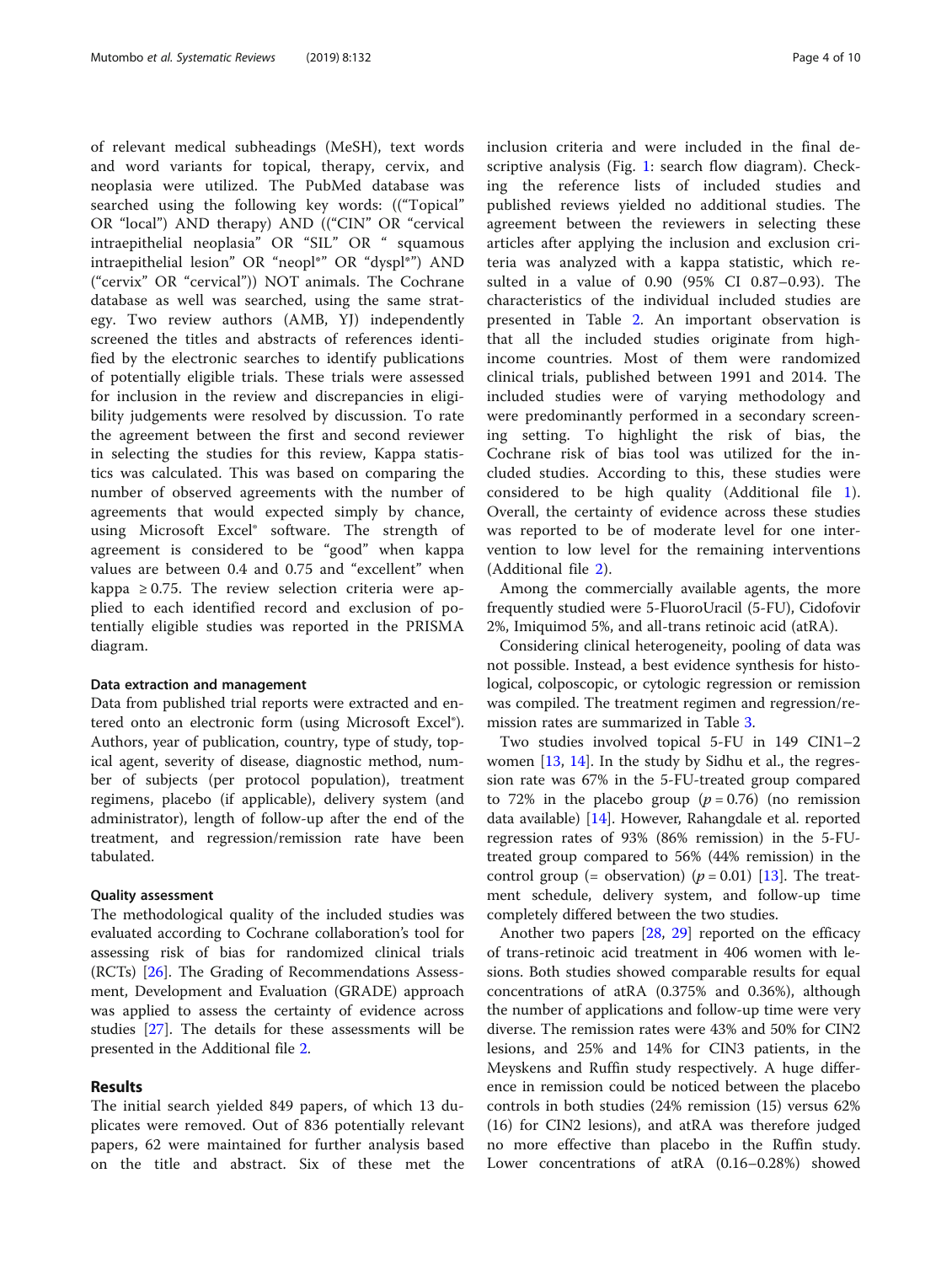

<span id="page-4-0"></span>

better remission in the CIN3 (44–50%) study group compared to the 0.36% of atRA (16).

In small study set ups (48 and 55 women, respectively), the reported remission of grouped CIN2–3 cases was 61% for Cidofovir (versus 20% for placebo) ( $p =$ 0.01) and 50% for Imiquimod (versus 15% for placebo)  $(p = 0.08)$  [[16,](#page-8-0) [30](#page-8-0)].

No moderate or severe side effects related to drug or placebo exposure were reported, except in the study by Meyskens et al. in 1994, where mild and reversible vaginal and vulvar side effects were seen in the patients receiving retinoic acid [\[28](#page-8-0)]. An overview on the studies which were excluded after full-text review and reasons for exclusion are presented in Table [4.](#page-5-0) Most of the excluded papers were about what is called photodynamic therapy which does not act as a biological agent [\[31](#page-8-0)–[46](#page-9-0)].

#### Discussion

During the last two decades, topical biological agents have been studied as alternatives to surgical methods for the management of cervical intraepithelial neoplasia (CIN). The objective of this review was to report on the efficacy of commercially available topical drugs used in the treatment of CIN. A total of six studies fulfilling all the inclusion criteria were retained for this review. They reported on 5-FluoroUracil [[13](#page-8-0), [14](#page-8-0)], all-trans retinoic acid [[28](#page-8-0), [29](#page-8-0)], Imiquimod [\[30](#page-8-0)], and Cidofovir [[16\]](#page-8-0). Although this number was relatively low, our inclusion criteria focused on the commercially available drugs and on randomized

Table 2 Characteristics of the included studies

| First author, year of publication Country |              | Study design |           |               | Topical agent Diagnostic method Number of patients (per protocol) | <b>Disease</b> |
|-------------------------------------------|--------------|--------------|-----------|---------------|-------------------------------------------------------------------|----------------|
| Sidhu, 1997 [14]                          | Ireland (UK) | RCT          | 5-FU      | Biopsy        | 94                                                                | $CIN 1-2$      |
| 2 Rahangdale, 2014 [13]                   | USA          | RCT          | 5-FU      | Biopsy        | 55                                                                | CIN 2(3)       |
| 3 Meyskens, 1994 [28]                     | USA          | RCT          | atRA      | <b>Biopsy</b> | 232                                                               | $CIN 2-3$      |
| 4 Ruffin, 2004 [29]                       | USA          | RCT          | atRA      | <b>Biopsy</b> | 174                                                               | $CIN 2-3$      |
| 5 Van Pachterbeke, 2009 [16]              | Belgium      | <b>RCT</b>   | Cidofovir | Biopsy        | 48                                                                | $CIN 2-3$      |
| 6 Grimm, 2012 [30]                        | Austria      | RCT          | Imiauimod | <b>Biopsy</b> | 55                                                                | $CIN 2-3$      |

CIN cervical intraepithelial neoplasian, CT clinical trial, FU fluorouracil, HPV HPV infection, atRA all-trans retinoic acid, RCT randomized clinical trial, UK United Kingdom, USA United States of America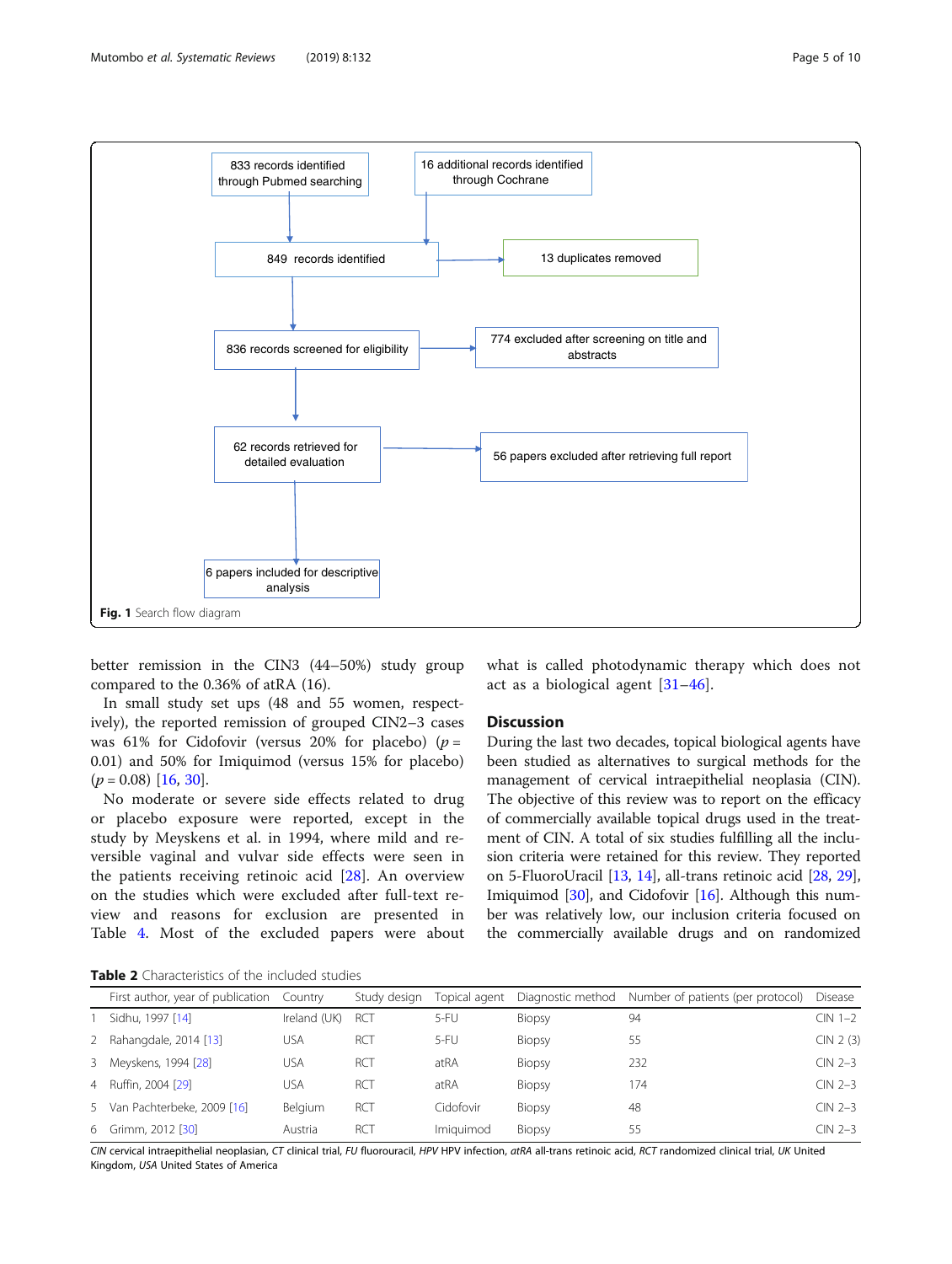#### <span id="page-5-0"></span>Table 3 Overview of selected studies

|  | Author                            | Treatment regimen                                                                                                                          | Placebo                                                                    | Delivery<br>system (by<br>investigator/<br>patient)         | <b>Disease</b> | Number<br>treated/<br>placebo                | Regression<br>treated<br>(%)/placebo<br>(9/6)    | Remission<br>treated<br>(%)/placebo<br>(% )        | FU, after<br>end of<br>treatment |
|--|-----------------------------------|--------------------------------------------------------------------------------------------------------------------------------------------|----------------------------------------------------------------------------|-------------------------------------------------------------|----------------|----------------------------------------------|--------------------------------------------------|----------------------------------------------------|----------------------------------|
|  | Sidhu 1997<br>$[14]$              | 20 mg of 5-FU for 24 h<br>(one application)                                                                                                | Cytotoxic drug<br>delivery system<br>without 5FU                           | Bilaminar<br>bioadhesive<br>polymeric<br>film               | CIN1-2 48/46   |                                              | 67%/72%<br>$(p = 0.76)$                          |                                                    | 6 months                         |
|  | 2 Rahangdale<br>2014 [13]         | 2 g of 5% 5-FU once every 2<br>weeks for a total of 16 weeks<br>(eight applications)                                                       | Observation, no<br>placebo                                                 | Vaginal<br>applicator<br>$(+$ tampon)<br>(by patient)       | CIN2           | 28/27                                        | 93%/56%<br>$(p = 0.01)$                          | 86%/44%                                            | 10 weeks                         |
|  | 3 Meyskens<br>1994 [28]           | 1.0 ml of 0.375% atRA or a placebo<br>cream for 24 h. Start: daily for<br>4 days; months 3 and 6: daily for<br>2 days (eight applications) | Polyethylene<br>glycol 400,<br>butylated<br>hydroxytoluene,<br>55% alcohol | Cervical cap<br>+ collagen<br>sponge (by<br>investigator)   | CIN2<br>CIN3   | 75/66<br>40/51                               |                                                  | 43%/27%<br>$(p = 0.41)$<br>25%/31%<br>$(p = 0.33)$ | 21 months                        |
|  | 4 Ruffin 2004<br>[29]             | 0.16-0.28% - 0.36% atRA or placebo<br>daily for four consecutive days<br>(four applications)                                               | Same carrier base<br>to compound<br>atRA                                   | cervical cap $+$<br>collagen<br>sponge (by<br>investigator) | CIN2<br>CIN3   | $29 - 32 -$<br>34/24<br>$16 - 12 -$<br>13/14 | $83 - 87 -$<br>74%/70%<br>$57 - 58 -$<br>35%/57% | 62-50-50%<br>/62%<br>$44 - 50 - 14/$<br>21%        | 11 weeks                         |
|  | 5 Van<br>Pachterbeke<br>2009 [16] | 3 ml cidofovir 2% in Intrasite gel<br>(for 4 h) or placebo, three<br>applications in 1 week                                                | Sterile water $+$<br>Intrasite gel                                         | Cervical cap<br>(by investigator)                           | $CIN2-3$       | 23/25                                        |                                                  | 61%/20%<br>$(p = 0.01)$                            | 6 weeks                          |
|  | 6 Grimm 2012<br>$[30]$            | 6.25 mg imiguimod (overnight)                                                                                                              | 2 g Adeps<br>solidus                                                       | Vaginal<br>suppositories<br>(by patient)                    | $CIN2-3$       | 28/27                                        | 79%/41%<br>$(p = 0.009)$                         | 50%/15%<br>$(p = 0.08)$                            | 4 weeks                          |
|  |                                   | week $1-2:1$ suppo/w                                                                                                                       |                                                                            |                                                             |                |                                              |                                                  |                                                    |                                  |
|  |                                   | week 3-4: 2 suppo/w                                                                                                                        |                                                                            |                                                             |                |                                              |                                                  |                                                    |                                  |
|  |                                   | week 5-16: 3 suppo/w                                                                                                                       |                                                                            |                                                             |                |                                              |                                                  |                                                    |                                  |
|  |                                   | (max. 42 applications)                                                                                                                     |                                                                            |                                                             |                |                                              |                                                  |                                                    |                                  |

CIN cervical intraepithelial neoplasia, FU follow-up,  $m$ IU million international units

clinical studies. The reported agents in the present review have been shown efficacious in clinical regression of CIN. Regression rates, however, differ among studies. One of the reasons for that is their varying methodological design and therapeutic schemes. Considering the results in their

globality, we strive to find that each of the agents does produce regression or remission regardless of the regimen or the method employed for diagnosis or follow-up. In general, remission ranged between 43 and 93% for the active agents in CIN2 patients.

| Reasons for exclusion                                           | <b>Studies</b>                                                                                                                                                                                                          |  |  |  |  |
|-----------------------------------------------------------------|-------------------------------------------------------------------------------------------------------------------------------------------------------------------------------------------------------------------------|--|--|--|--|
| In vitro study on cervical cancer lines                         | Zou 2003                                                                                                                                                                                                                |  |  |  |  |
| Less than 20 women involved                                     | Barten1987; Pride 1982; Choo1986; Hubert 2012; Snoeck 2000; Choo 1985                                                                                                                                                   |  |  |  |  |
| Paper not traceable<br>(no abstract available)                  | Marianowski 1976; Misiewicz 1969                                                                                                                                                                                        |  |  |  |  |
| Phase I clinical trial                                          | Meyskens 1986; Weiner 1986; Cheng 2001                                                                                                                                                                                  |  |  |  |  |
| Photodynamic therapy                                            | Barnett 2003; Choi 2013; Choi 2014; Fu 2016; Hillemanns 2015, Hillemanns 1999; Hillemanns 2014;<br>Hillemanns 2008; Hillemanns 2015; Paheernik1998; Soergel 2010; Yamaguchi 2005; Wang 2010; Monk<br>1997; Soergel 2008 |  |  |  |  |
| Restrospective case series                                      | Geisler 2016                                                                                                                                                                                                            |  |  |  |  |
| Review, and/or not a randomized clinical trial                  | Cinel 1991; Snoeck 2001; Chakalova 2004; Tao 2014                                                                                                                                                                       |  |  |  |  |
| Surgical treatment utilized                                     | Pachman 2012; Koeneman 2016; Maiman 1999; Gleeson 1992                                                                                                                                                                  |  |  |  |  |
| Vulvar and/or vaginal intraepithelial neoplasia<br>also treated | Diaz-Arrastia 2001; Lin 2012; Yliskoski 1990                                                                                                                                                                            |  |  |  |  |
| Study on cervical condylomatosis                                | Alberico 1985                                                                                                                                                                                                           |  |  |  |  |
| Study on HPV infection only                                     | Shukla 2009; Iljazovic 2006; Niwa 2003; Chen 2013; Cappello 1991; Schettino 2013                                                                                                                                        |  |  |  |  |
| Systemic route also utilized                                    | Rotola 1995; Valencia 2011; Follen 2001; Vlastos 2005; Sartor 1993; Osnengo 1990; Alvarez 2016                                                                                                                          |  |  |  |  |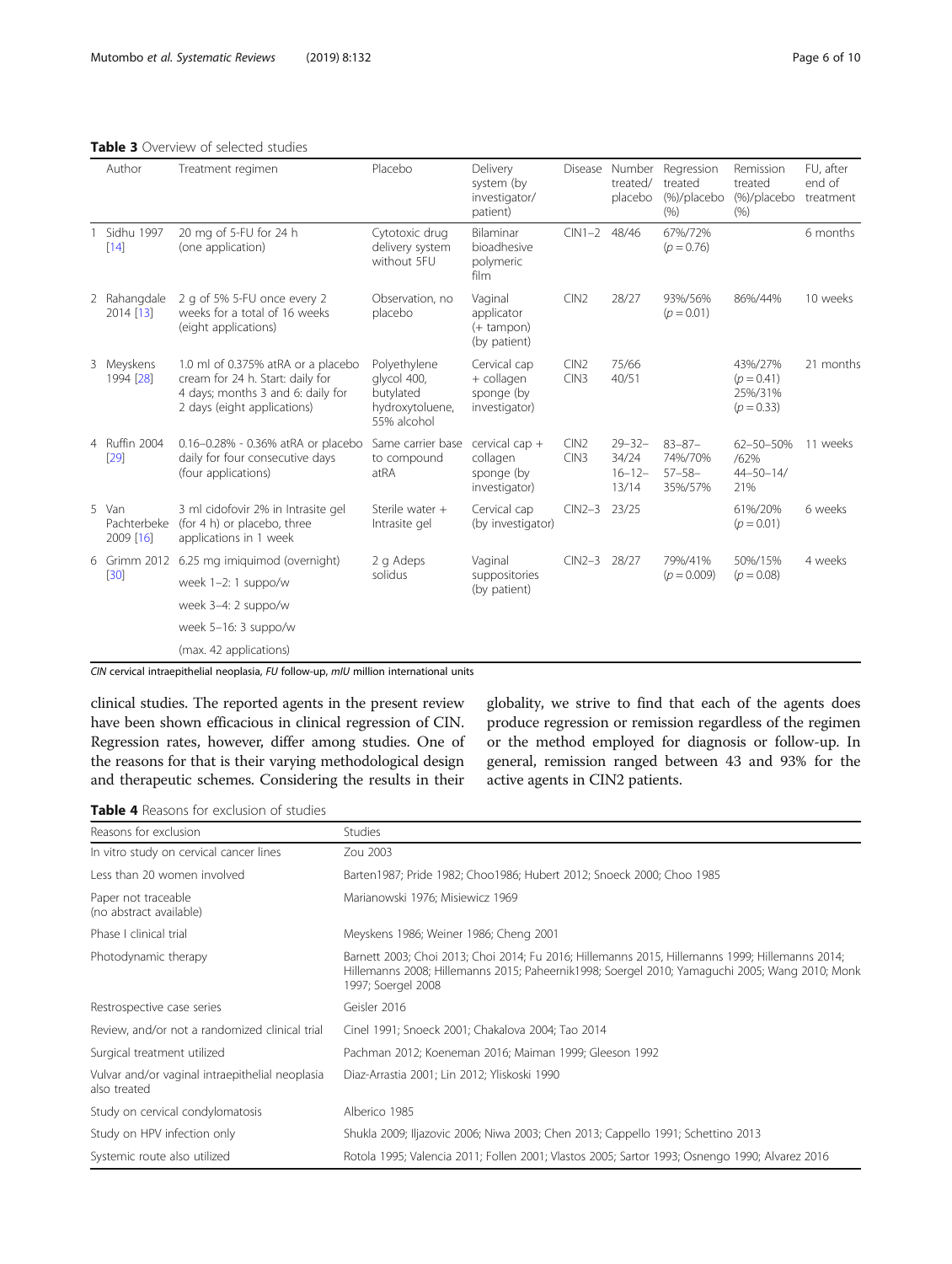5-Fluorouracil is a pyrimidine analogue which acts through inhibition of the target enzyme thymidylate synthase (TS) by the 5-FU metabolite, FdUMP, and incorporation of this metabolite into DNA, resulting in inhibition of DNA synthesis and function. It stops the cells making and repairing DNA. Topical 5-FU appears to be an effective medical therapy for CIN [[13,](#page-8-0) [14](#page-8-0)]. Although 5-FluoroUracil resulted in 93% regression versus 56% for placebo in the study by Rahangdale et al. [\[13](#page-8-0)], Sidhu et al. [[14\]](#page-8-0) found a regression of 67% for 5- FluoroUracil less efficacious compared to placebo (72%). The latest was a double-blind randomized controlled trial while the study by Rahangdale et al. was a prospective but nonblinded randomized trial of 5-FU versus standard-of-care observation (no placebo). The difference in the methodology and the regimen (one versus eight applications) can explain the discrepant results between these studies. Although Rahangdale et al. deliberately did not use a placebo to avoid interfering with the natural regression of CIN, this has constituted a limitation. Furthermore, this study introduced bias since the investigator, in a clinical setting, was not blind to the randomization allocation and could have been influenced in performing colposcopically directed biopsies, resulting in wrong diagnoses. The high spontaneous regression rate of CIN in the placebo group found by Sidhu et al. and Rahangdale et al. can be explained by the fact that patients with CIN3 lesions were excluded from these studies, thus allowing background spontaneous regression to be a confounding variable. Further on, the cytotoxic drug delivery system used in the Sidhu trial could have altered the pH at the cervical epithelium and this may have been sufficient to cause cell death, resulting in the clearance of the lesion.

Retinoids are essential for cell growth, differentiation, and cell death. Various retinoids have been shown to inhibit cellular proliferation in cervical cancer cells in several studies. All-trans retinoic acid (atRA) is an active metabolite of vitamin A under the family retinoid. Retinoids, through their cognate nuclear receptors, exert potent effects on cell growth, differentiation, and apoptosis. Retinoic acid either decreases or increases EGFstimulated growth and epidermal growth factor-receptor (EGF-R) expression depending on the cell line and culture conditions. HPV-containing cell lines overexpress EGF-R and are more sensitive to retinoids than normal cells. Increased sensitivity of HPV-containing cells may explain the reversal of premalignant lesions and dysplasias of the cervix by retinoic acid [\[22](#page-8-0)]. In a study on alltrans retinoic acid by Ruffin et al. [\[29\]](#page-8-0), the rate of histologic remission in biopsied CIN II patients was 50% (0.36% atRA) over a short treatment time of 4 days (FU time = 11 weeks), but no difference with the remission rate in the placebo controls (62%) could be observed, judging the atRA treatment as no more effective than placebo treatment. In the study by Meykens et al. [[28\]](#page-8-0), a comparable remission of 43% (0.375% atRA) was obtained with a double amount of applications and a much longer follow up time (21 months). It was suggested in this study that locally applied RA could favorably alter the natural history of CIN if the lesion had not progressed too far (no difference between RA and placebo in CIN3 patients). The authors hypothesized that this significant regression rate—compared to their placebo control (only 27% remission)—could be explained by the fact that RA has been an effective inhibitor of growth and stimulator of differentiation in cervical tissue by producing immunologic and inflammatory responses. An important constatation is that lower concentrations of atRA (0.16% and 0.28%) gave better results in the CIN3 patient group (44% and 50% regression, respectively, compared to 14% for the higher atRA concentration of 0.36%) [[28\]](#page-8-0).

For some agents, only one study could be retrieved for this systematic review. Imiquimod is an immunomodulator with antiviral and anti-tumor effects. It is a toll-like receptor 7 agonist and induces upregulation of interferon and activation of dendritic cells. Imiquimod (5% cream) has been shown to be safe and effective in the treatment of genital warts caused by low-risk HPV infections. The mechanism for the eradication of genital verrucous lesions with imiquimod may involve the induction of both innate and cellular immunity. Antiviral activity may be stimulated through the induction of cytokines, such as interferon-a (IFN-a), tumor necrosis factor-a (TNF-a), and interleukins (ILs) [[18,](#page-8-0) [19\]](#page-8-0). In a randomized, double-blind, placebo-controlled phase II trial of Imiquimod, the histologic remission of 50% was significantly higher than the 15% in the placebocontrols. Topical, patient-applied, vaginal imiquimod therapy was therefore demonstrated to be an efficacious treatment option for CIN2–3 patients in this study. The most important shortcoming was the very short followup after the completion of the full treatment (4 weeks), warranting a study with a longer follow-up period [\[30](#page-8-0)]. A new study is on its way, whose purposes are to test the treatment efficacy hypothesis as well as long-term disease recurrence after treatment and clinical applicability of imiquimod treatment, and to develop a prediction model for clinical response to Imiquimod treatment, based on histological biomarkers [\[47](#page-9-0)].

Cidofovir, an acyclic phosphonate nucleoside with a broad-spectrum activity against DNA viruses, has proved efficacious in the treatment of different clinical manifestations of HPV-induced epithelial cell proliferation. As an antiviral drug, it is incorporated in viral DNA and preferentially inhibits DNA, reduce capacity of HPV positive cells to repair DNA damage. It is recognized as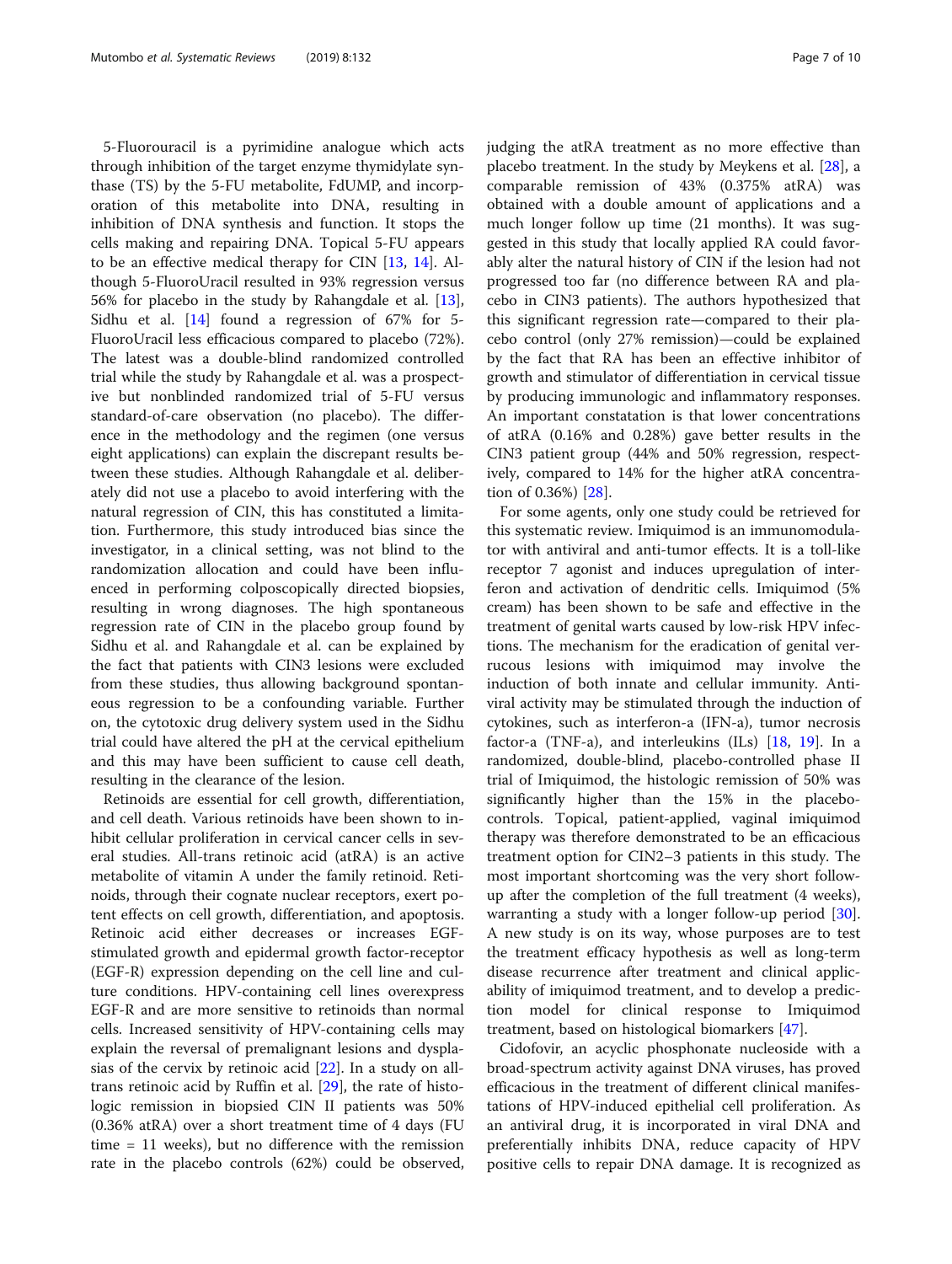<span id="page-7-0"></span>one of the effective treatments for several HPVinduced lesions [[17,](#page-8-0) [48](#page-9-0)]. Cidofovir 1% gel is able to inhibit partially or completely cervical dysplasia lesions [[16,](#page-8-0) [17](#page-8-0)] . In a study by Van Pachterbeke et al., cidofovir was shown to be active against CIN2<sup>+</sup> lesions in immunocompetent women. In this study, histological clearance was demonstrated in 61% compared with 20% in the placebo group. The failure to regress completely may be due to insufficient penetration to all targeted cells, to the frequency of administration of the product during the study, or to the severity of the lesion. The short observation time of 6 weeks was again an important weakness. Most of the studies analyzing the data after a longer period (3 to 6 months) provided more complete responses [\[16](#page-8-0)]. Thus, it has to be verified whether a prolonged exposure to topical drugs could provide better outcomes. The last two studies grouped the results of CIN2 and CIN3 patients together, so higher remission rates can be expected in an exclusively CIN2 population with Imiquimod and Cidofovir, based on the varying remissions according to the grade of CIN in the studies with separate CIN2 and CIN3 data [\[16](#page-8-0), [30\]](#page-8-0).

Although the six studies included in this systematic review provided evidence to allow conclusions to be drawn, the review has several limitations. The treatment doses and regimen and the length of follow-up varied among studies. This also made it difficult to pool the results for the included studies. Differences in populations and stages of CIN made comparisons among studies challenging. Therefore, further large-scale, rigorous RCTs with consistent inclusion criteria, design, and outcomes are warranted to ascertain the efficiency of the different treatment approaches.

To conclude, regression results for the reported topical agents were discrepant between studies. 5-FluoroUracil has provided good results in term of CIN remission. Moreover, the latter is known to be a very active anticancer drug used in chemotherapy for various types of invasive neoplasms. In the framework of secondary prevention, topical therapies can play an important role as they may help in safely treating precancerous lesions without resorting to surgical methods. This is a great advantage because surgical methods may have many complications in the short and long term. Another advantage of the topical drugs reviewed here is their ability to be stored at room temperature, thus not requiring cold chain, as it is known that in developing countries, the cold chain may be interrupted due to non-availability of electrical current. This allows their proper use in lowand middle-income countries (LMICs) when they need to come from abroad or when they should be stored for a long time in rural areas.

#### Conclusion

The efficacy of topical agents in the studies reviewed were variable depending on the agent and methodology employed. Cidofovir, Imiquimod, all-trans retinoic acid, and 5-FluoroUracil have been proposed as agents for topical treatment of CIN lesions. Overall, the remission rates of CIN2 ranged from 43 to 93%. However, sometimes results have been contradictory for a given agent. One of the explanations is that the methodology and the regimen employed are different from one study to another. Hence, to shed light on the true efficacy of these topical agents, large-scale, multicentric, and less biased studies are necessary. When proved effective, the topical agents could advantageously be used as an alternative to surgery in treating HPV-associated precancerous lesions of the cervix, especially for the LMICs.

#### Additional files

[Additional file 1:](https://doi.org/10.1186/s13643-019-1050-4) Cochrane risk of bias tool for randomized controlled trials. (DOCX 17 kb) [Additional file 2:](https://doi.org/10.1186/s13643-019-1050-4) GRADE Table for Certainty of Evidence. (DOCX 20 kb)

#### Abbreviations

5-FU: 5-Fluorouracil; atRA: All-trans retinoic acid; CC: Cervical cancer; CIN: Cervical intraepithelial neoplasia; CT: Clinical trial; DNA: Deoxyribonucleic acid; EGF-R: Epidermal growth factor-receptor; HPV: Human papillomavirus; IFNs: Interferons; ITT: Intention to treat; LEEP: Loop electroexcision procedure; LMICs: Low- and middle-income countries; mIU: Million international units; RCT: Randomized clinical trial; RNA: Ribonucleic acid; TBS: The Bethesda System; UK: United Kingdom; USA: United States of America; VIA: Visual inspection with acetic acid

#### Acknowledgements

Not applicable.

#### Funding

No external funding.

#### Availability of data and materials

Not applicable.

#### Authors' contributions

AMB and CS designed the study. AMB and YJ performed the search and selection of articles. AMB, CS, and YJ reviewed the selected articles. JPVG, JB and RT revised the manuscript and gave constructive directions. All authors contributed to the study development, study design, critical review of the manuscript, and to the manuscript edits and content. All authors read and approved the final manuscript.

#### Ethics approval and consent to participate

Not applicable.

Consent for publication Not applicable.

### Competing interests

The authors declare that they have no competing interests.

#### Publisher's Note

Springer Nature remains neutral with regard to jurisdictional claims in published maps and institutional affiliations.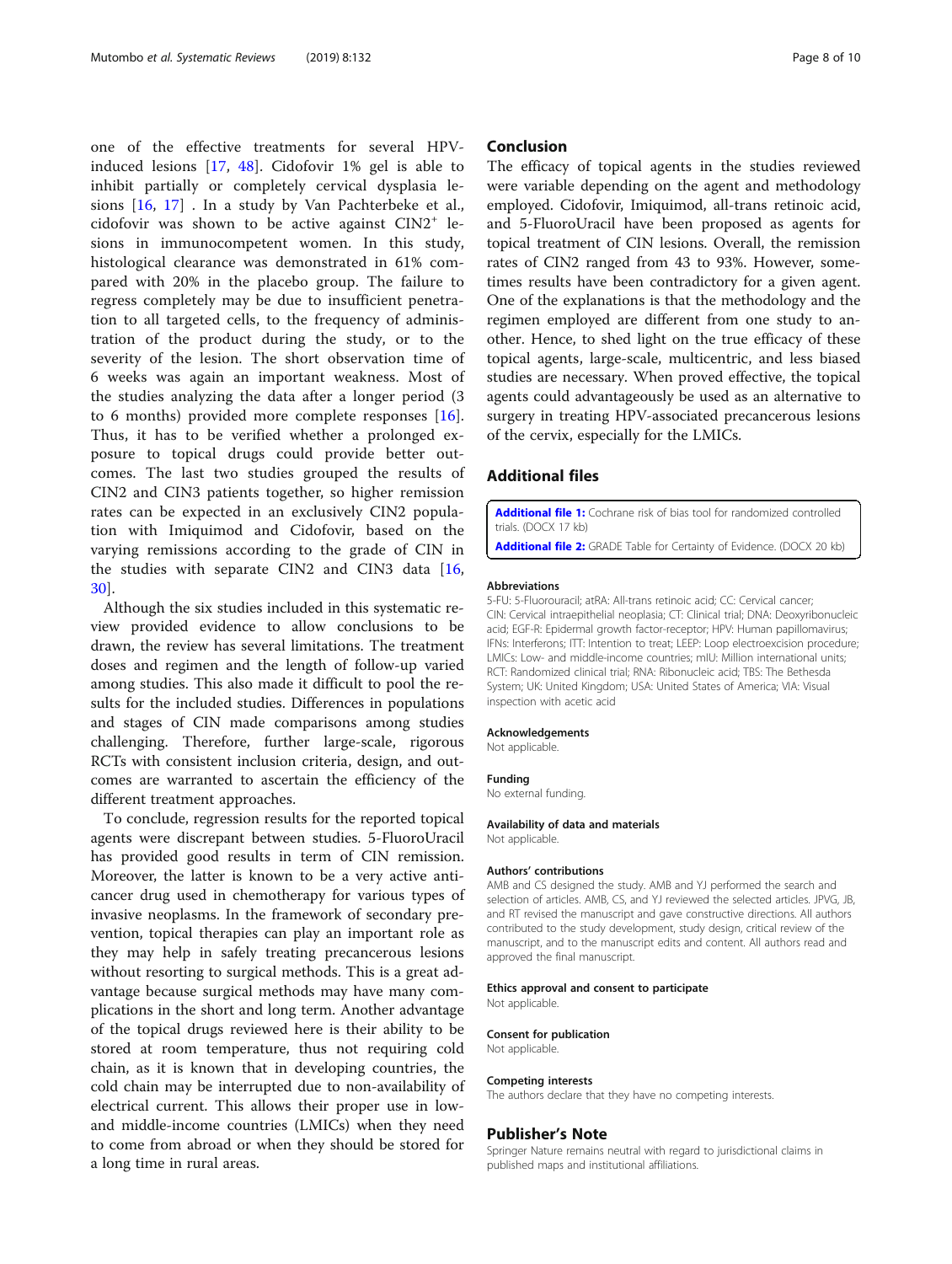#### <span id="page-8-0"></span>Author details

<sup>1</sup>Department of Obstetrics and Gynecology, Kinshasa University Hospital, University of Kinshasa, PO Box 236, Kinshasa XI, Democratic Republic of the Congo. <sup>2</sup>Applied Molecular Biology Research Group (AMBIOR), Faculty of Medicine and Health Sciences, Laboratory of Cell Biology & Histology, Universiteitsplein 1, 2610 Wilrijk, Belgium. <sup>3</sup>Global Health Institute, Faculty of Medicine & Health Sciences, University of Antwerp, Doornstraat 331, 2610 Wilrijk, Belgium. <sup>4</sup>Department of Obstetrics and Gynaecology, UZA Antwerp University Hospital and ASTARC, Antwerp University UA, Wilrijkstraat 10, 2650 Edegem, Belgium.

## Received: 26 March 2018 Accepted: 26 May 2019

#### References

- 1. Ferlay J, Soerjomataram I, Dikshit R, et al. Cancer incidence and mortality worldwide: sources, methods and major patterns in GLOBOCAN 2012. Int J Cancer. 2015;136:E359–86.
- 2. Sellors J, Sankaranarayanan R. Colposcopy and treatment of cervical intraepithelial neoplasia: a beginners'manual. Lyon: International Agency for Research on Cancer; 2003.
- 3. zur Hausen H. Papillomaviruses and cancer: from basic studies to clinical application. Nat Rev Cancer. 2002;2:342–50.
- Walboomers JM, Jacobs MV, Manos MM, et al. Human papillomavirus is a necessary cause of invasive cervical cancer worldwide. J Pathol. 1999;189:  $12-9$
- 5. Moscicki AB, Schiffman M, Kjaer S, Villa LL. Chapter 5: updating the natural history of HPV and anogenital cancer. Vaccine. 2006;24(Suppl 3):S3/42–51.
- Mathew A, George PS. Trends in incidence and mortality rates of squamous cell carcinoma and adenocarcinoma of cervix—worldwide. Asian Pac J Cancer Prev. 2009;10:645–50.
- 7. Wong SP, Fung YM, Wong WS. A prospective study of the treatment of cervical intraepithelial neoplasia by loop electrosurgical excision procedure (LEEP) in Hong Kong population. Asia Oceania J Obstet Gynaecol. 1994;20: 289–93.
- 8. Wongtiraporn W, Laiwejpithaya S, Sangkarat S, et al. Long term outcomes of laser conization for high grade cervical intraepithelial neoplasia in Thai women. Asian Pac J Cancer Prev. 2014;15:7757–61.
- 9. Woodman CB, Byrne P, Kelly KA, Hilton C. A randomized trial of laser vaporization in the management of cervical intraepithelial neoplasia associated with human papilloma virus infection. J Public Health Med. 1993; 15:327–31.
- 10. Arbyn M, Kyrgiou M, Simoens C, et al. Perinatal mortality and other severe adverse pregnancy outcomes associated with treatment of cervical intraepithelial neoplasia: meta-analysis. BMJ. 2008;337:a1284.
- 11. Sauvaget C, Muwonge R, Sankaranarayanan R. Meta-analysis of the effectiveness of cryotherapy in the treatment of cervical intraepithelial neoplasia. Int J Gynaecol Obstet. 2013;120:218–23.
- 12. Bharti AC, Shukla S, Mahata S, et al. Anti-human papillomavirus therapeutics: facts & future. Indian J Med Res. 2009;130:296–310.
- 13. Rahangdale L, Lippmann QK, Garcia K, et al. Topical 5-fluorouracil for treatment of cervical intraepithelial neoplasia 2: a randomized controlled trial. Am J Obstet Gynecol. 2014;210:314. e311–318
- 14. Sidhu HK, Price JH, McCarron PA, et al. A randomised controlled trial evaluating a novel cytotoxic drug delivery system for the treatment of cervical intraepithelial neoplasia. Br J Obstet Gynaecol. 1997;104:145–9.
- 15. Laccetta G, Carrone A, Burratti M, Mancino P. Effect of the treatment with beta-glucan in women with cervical cytologic report of atypical squamous cells of undetermined significance (ASCUS) and low-grade squamous intraepithelial lesions (L-SIL). Minerva Ginecol. 2015;67:113–20.
- 16. Van Pachterbeke C, Bucella D, Rozenberg S, et al. Topical treatment of CIN 2+ by cidofovir: results of a phase II, double-blind, prospective, placebocontrolled study. Gynecol Oncol. 2009;115:69–74.
- 17. Snoeck R, Noel JC, Muller C, et al. Cidofovir, a new approach for the treatment of cervix intraepithelial neoplasia grade III (CIN III). J Med Virol. 2000;60:205–9.
- 18. Diaz-Arrastia C, Arany I, Robazetti SC, et al. Clinical and molecular responses in high-grade intraepithelial neoplasia treated with topical imiquimod 5%. Clin Cancer Res. 2001;7:3031–3.
- 19. Stary G, Bangert C, Tauber M, et al. Tumoricidal activity of TLR7/8-activated inflammatory dendritic cells. J Exp Med. 2007;204:1441–51.
- 20. Cinel A, Wittenberg L, Minucci D. Beta-interferon topical treatment in low and high risk cervical lesions. Clin Exp Obstet Gynecol. 1991;18:91–7.
- 21. Grismondi GL, Masin G, Marini A. Beta-interferon in the therapy of cervicovaginal papilloma virus (HPV) infection associated with cervical intraepithelial neoplasia (CIN). Minerva Ginecol. 1995;47:527–9.
- 22. Benbrook DM, Lu S, Flanagan C, et al. Biological assay for activity and molecular mechanism of retinoids in cervical tumor cells. Gynecol Oncol. 1997;66:114–21.
- 23. Schettino MT, Ammaturo FP, Labriola D, et al. Betulinic acid and possible influence on the clearance of human papilloma virus: cytological and virological follow-up. Minerva Ginecol. 2013;65:661–8.
- 24. Valencia MH, Pacheco AC, Quijano TH, et al. Clinical response to glycyrrhizinic acid in genital infection due to human papillomavirus and low-grade squamous intraepithelial lesion. Clin Pract. 2011;1:e93.
- 25. Shukla S, Bharti AC, Hussain S, et al. Elimination of high-risk human papillomavirus type HPV16 infection by 'Praneem' polyherbal tablet in women with early cervical intraepithelial lesions. J Cancer Res Clin Oncol. 2009;135:1701–9.
- 26. Higgins JP, Altman DG, Gotzsche PC, et al. The Cochrane Collaboration's tool for assessing risk of bias in randomised trials. BMJ. 2011;343:d5928.
- 27. Guyatt GH, Oxman AD, Vist GE, et al. GRADE: an emerging consensus on rating quality of evidence and strength of recommendations. BMJ. 2008;336: 924–6.
- 28. Meyskens FL Jr, Surwit E, Moon TE, et al. Enhancement of regression of cervical intraepithelial neoplasia II (moderate dysplasia) with topically applied all-trans-retinoic acid: a randomized trial. J Natl Cancer Inst. 1994;86: 539–43.
- 29. Ruffin MT, Bailey JM, Normolle DP, et al. Low-dose topical delivery of alltrans retinoic acid for cervical intraepithelial neoplasia II and III. Cancer Epidemiol Biomark Prev. 2004;13:2148–52.
- 30. Grimm C, Polterauer S, Natter C, et al. Treatment of cervical intraepithelial neoplasia with topical imiquimod: a randomized controlled trial. Obstet Gynecol. 2012;120:152–9.
- 31. Barnett AA, Haller JC, Cairnduff F, et al. A randomised, double-blind, placebo-controlled trial of photodynamic therapy using 5-aminolaevulinic acid for the treatment of cervical intraepithelial neoplasia. Int J Cancer. 2003;103:829–32.
- 32. Choi MC, Jung SG, Park H, et al. Photodynamic therapy for management of cervical intraepithelial neoplasia II and III in young patients and obstetric outcomes. Lasers Surg Med. 2013;45:564–72.
- 33. Choi MC, Lee C, Kim SJ. Efficacy and safety of photodynamic therapy for cervical intraepithelial neoplasia: a systemic review. Photodiagn Photodyn Ther. 2014;11:479–80.
- 34. Fu Y, Bao Y, Hui Y, et al. Topical photodynamic therapy with 5 aminolevulinic acid for cervical high-risk HPV infection. Photodiagn Photodyn Ther. 2016;13:29–33.
- 35. Hillemanns P, Einstein MH, Iversen OE. Topical hexaminolevulinate photodynamic therapy for the treatment of persistent human papilloma virus infections and cervical intraepithelial neoplasia. Expert Opin Investig Drugs. 2015;24:273–81.
- 36. Hillemanns P, Garcia F, Petry KU, et al. A randomized study of hexaminolevulinate photodynamic therapy in patients with cervical intraepithelial neoplasia 1/2. Am J Obstet Gynecol. 2015;212:465.e461–7.
- 37. Hillemanns P, Korell M, Schmitt-Sody M, et al. Photodynamic therapy in women with cervical intraepithelial neoplasia using topically applied 5 aminolevulinic acid. Int J Cancer. 1999;81:34–8.
- 38. Hillemanns P, Petry KU, Soergel P, et al. Efficacy and safety of hexaminolevulinate photodynamic therapy in patients with low-grade cervical intraepithelial neoplasia. Lasers Surg Med. 2014;46:456–61.
- 39. Hillemanns P, Wang X, Hertel H, et al. Pharmacokinetics and selectivity of porphyrin synthesis after topical application of hexaminolevulinate in patients with cervical intraepithelial neoplasia. Am J Obstet Gynecol. 2008; 198:300. e301–307
- 40. Monk BJ, Brewer C, VanNostrand K, et al. Photodynamic therapy using topically applied dihematoporphyrin ether in the treatment of cervical intraepithelial neoplasia. Gynecol Oncol. 1997;64:70–5.
- 41. Pahernik SA, Botzlar A, Hillemanns P, et al. Pharmacokinetics and selectivity of aminolevulinic acid-induced porphyrin synthesis in patients with cervical intra-epithelial neoplasia. Int J Cancer. 1998;78:310–4.
- 42. Soergel P, Loehr-Schulz R, Hillemanns M, et al. Effects of photodynamic therapy using topical applied hexylaminolevulinate and